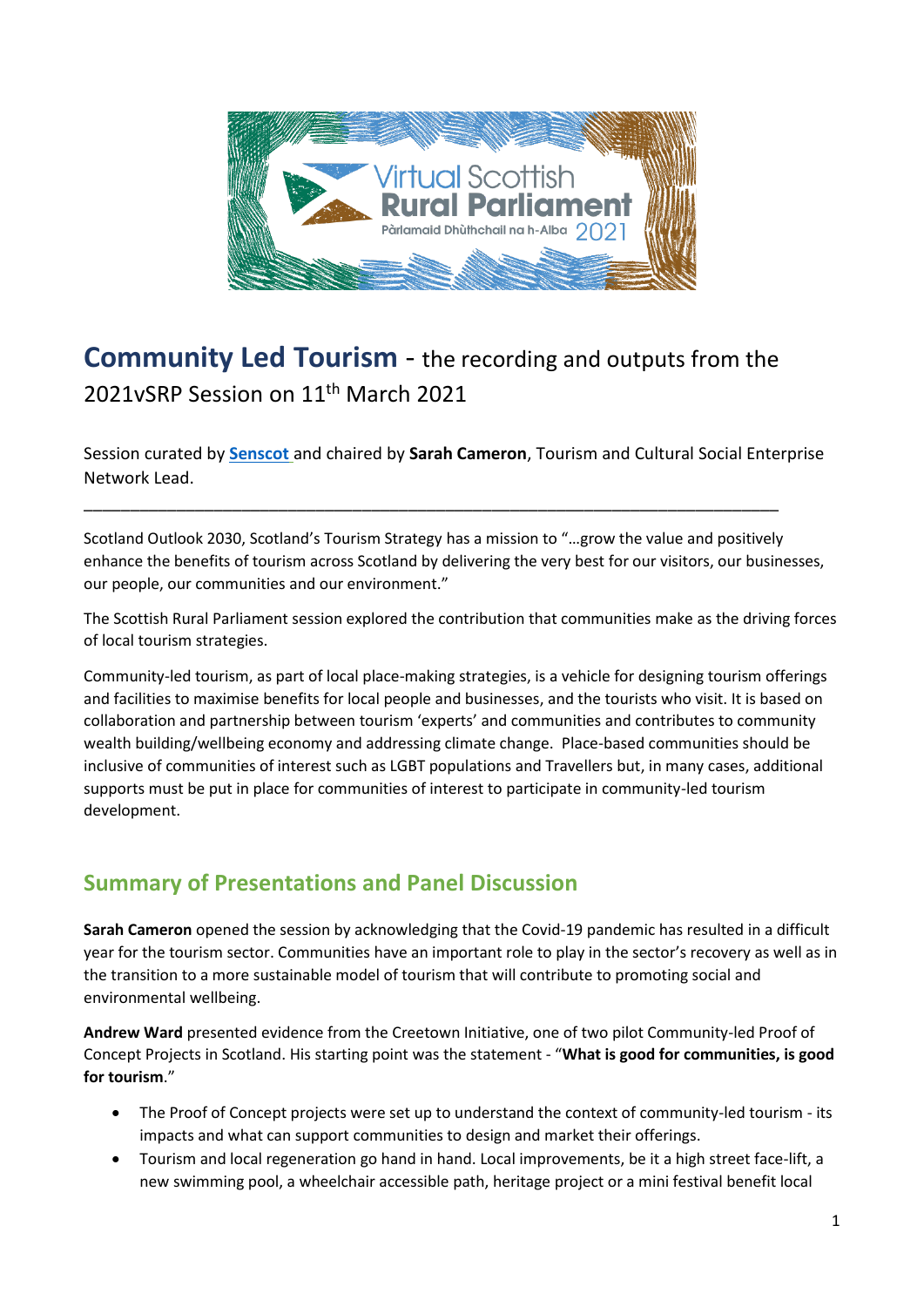people whilst at the same time making a place more attractive to the visitor. It is local improvements like these that will underpin a move towards slow/responsible tourism, enabling tourists to make a meaningful connection to a place.

- Communities create the tourism offering. Day to day interactions on the street set the tone. If communities are overwhelmed by tourists, this will impact on the tourists' own experience of hospitality. Recognising that communities are the third party in the mix, alongside tourists and the tourism industry, creates a policy environment that can draw on communities' local knowledge and creativity to address challenges including infrastructure constraints. Communities that are resourced and empowered to build a better place, for themselves and for tourists, are more likely to embrace all the benefits that tourism can bring.
- What is needed is a platform that allows communities to connect meaningfully and proactively with the wider tourism sector, to enable them to get their stories out there and collaborate on local place-making and marketing strategies.
- Illustrating the statement "what is good for communities, is good for tourism" are projects such as th[e Barholm Arms](https://barholm-centre.co.uk/) in Creetown, saved by the community and transformed into a charity shop, thirty bed accommodation centre, bike hire and electric charge point, th[e Theatre Royal](https://www.theatreroyaldumfries.co.uk/) in Dumfries and the Kirkcudbright [Dark Skies Visitor Centre.](https://gallowayglens.org/projects/kirkcudbright-dark-skies-visitor-centre/)

The topic of community-led tourism was discussed by a panel of experts including **Wendy Reid**, Development Manager of [Isle of Ulva,](https://www.ulva.scot/) **Mark Tate**, CEO o[f Cairngorms Business Partnership](https://www.cairngormschamber.com/) and **Julia Latto**, Project Manager at [Scottish Enterprise.](https://www.scottish-enterprise.com/) The panel discussion, in which the audience also participated, raised the following points:

- Covid-19 has accelerated a move towards a different model of tourism staycations, slow tourism, green/responsible tourism. Community-led tourism delivers on this model.
- With 'communities at the heart' of the ne[w Scotland Outlook 2030](https://scottishtourismalliance.co.uk/scotland-outlook-2030-overview/)  Scotland's Tourism Strategy there is an opportunity to take a long-term view of the role of communities in shaping local tourism offerings. It is important to ensure, when using the term 'community-led tourism', that this does not put off small and medium enterprise owners who are the driving forces of community-led approaches. It is also important to listen to community concerns around the negative impacts of tourism on their lives and the environment.
- Destination Management Organisations (DMOs) and others responsible for local tourism development frequently struggle to engage meaningfully with communities, in part due to lack of dedicated resources, in part because communities themselves are stretched or do not see tourism as their business. There is a need to design shared platforms which add capacity both to DMOs and to communities and change the engagement narrative from one where the tourism sector mainly strives to 'alleviate community concerns' to one where the sector and communities collaborate on place-making. This approach is already being promoted by a number of DMOs including [Angus](https://www.angustourism.co.uk/)  [Tourism Cooperative](https://www.angustourism.co.uk/) and several creative partnerships including the [Scottish Island Passport](https://www.islands.scot/about-us/) [scheme.](https://www.islands.scot/about-us/)
- Networking across villages and communities within a destination area will support a coordinated approach to interpretation and marketing. Parity in terms of destination marketing is required with budgets devolved in an equitable manner to promoting local areas (subject to their own wish to be promoted) in addition to the national approach to promoting Scotland as a destination country.
- There is no clear route-map of advice and support for community-led tourism. Many communities lack the resources to become involved in community-led tourism while others who are focusing on place-making may lack expertise to promote their activities and facilities to tourists. Capacity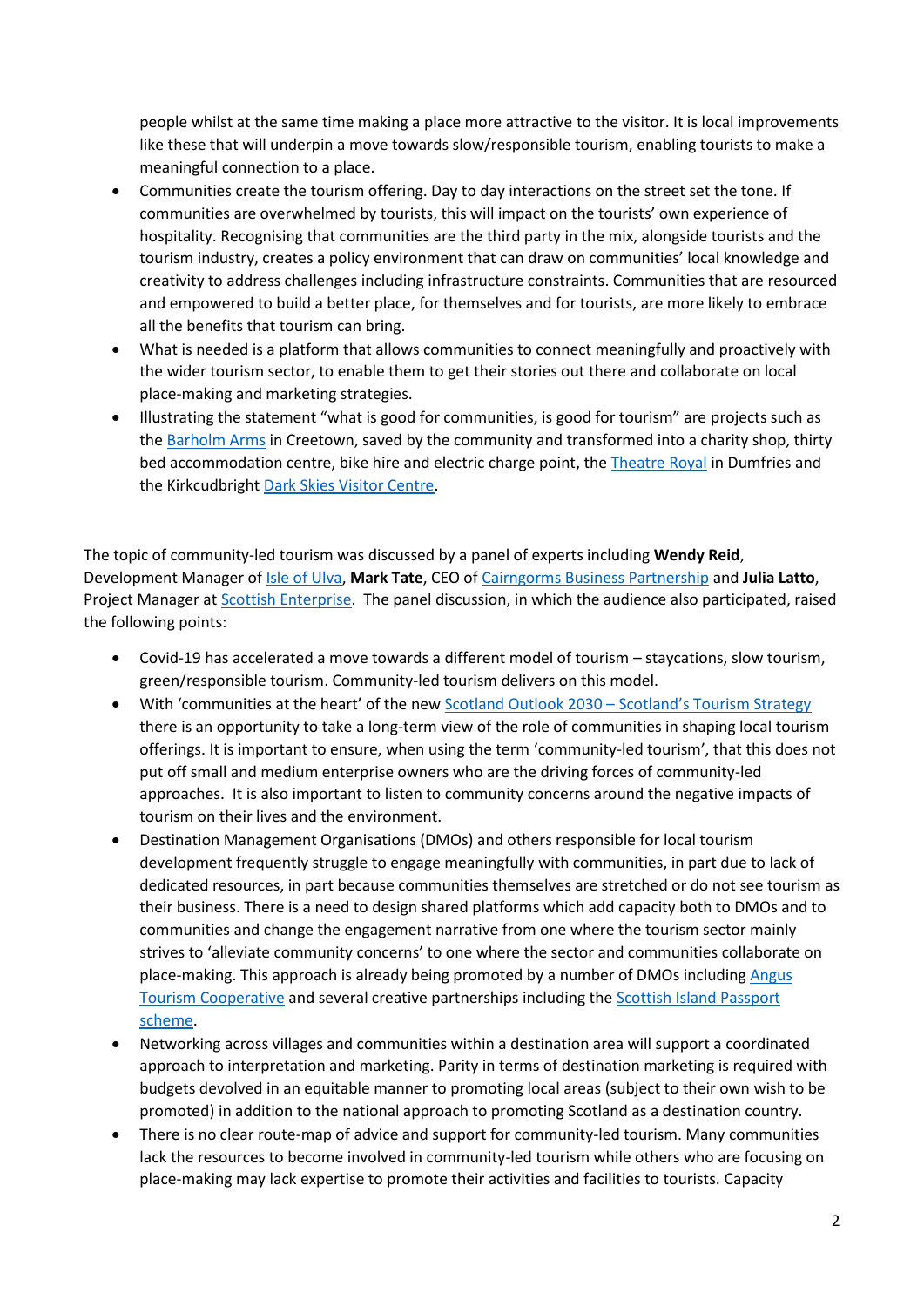building for communities is necessary to maximise their contribution to the tourism industry. There should be increased focus on upskilling communities, promoting community leadership on, for example, slow and green tourism models, and creating quality local jobs and apprenticeships linked to transforming the industry over the nine remaining years of Outlook 2030.

- Tourism-related funding or investment packages are frequently short-term and focused on delivering capital projects, leaving the management of these projects to community volunteers. Funding that is contingent on 'growth', 'job creation' and 'becoming self-sufficient' disadvantages community projects that tend to wish to remain financially lean and focus on community benefit.
- Fit for purpose tourism metrics are required to help underpin future strategy including enhanced visitor profiling data, economic impact measurements and indicators capturing the impact of tourism on community wellbeing and the environment.
- At national level, the community voice frequently gets drowned out by big tourism operators. Turning this around and securing the right investment in community-led tourism would be a gamechanger. Properly supported and marketed community-led initiatives will contribute significantly to increasing visitor spend. They will also support the transition of the tourism sector towards net zero.

The following recommendations were made:

### **Increase visibility of community-led tourism and generate ambitious policy discussions about its future**

- Scottish Government to re-affirm commitment to community-led tourism as a vehicle for sector recovery and transition.
- Second tier bodies VisitScotland, Senscot, enterprise agencies, Scottish Rural Action, Scottish Enterprise Academy etc. – to collaborate on showcasing community-led tourism initiatives and raising awareness of their impact.
- Capacity building of community-led tourism to be incorporated in Scotland Outlook 2030 implementation plan.
- Drawing on community-led tourism proof-of-concept project and commissioned analytical research develop fit for purpose metrics to assess impact of tourism in general and community led tourism specifically

### **Establish shared platforms between tourism industry and communities to enable co-production of tourism strategy at national and local level**

- Fund the Community-Led Tourism Network (CLTN) so it may expand its membership, act as a conduit of good practice across the sector and amplify the voices of communities in national policy circles.
- Resource Visit Scotland to create a dedicated Community Lead tasked to build a strong and productive relationship between the CLTN and VisitScotland's workstreams.
- At local level, pilot community engagement-building projects in three rural Destination Management Organisations with a view to supporting collaborative place-making between communities and the tourism sector.
- Highlands & Islands Enterprise and South of Scotland Enterprise to continue delivering the [Communities Leading in Tourism](https://www.hie.co.uk/latest-news/2020/november/06/local-communities-aim-to-be-leaders-in-scottish-tourism/) programme in partnership with the Social Enterprise Academy.